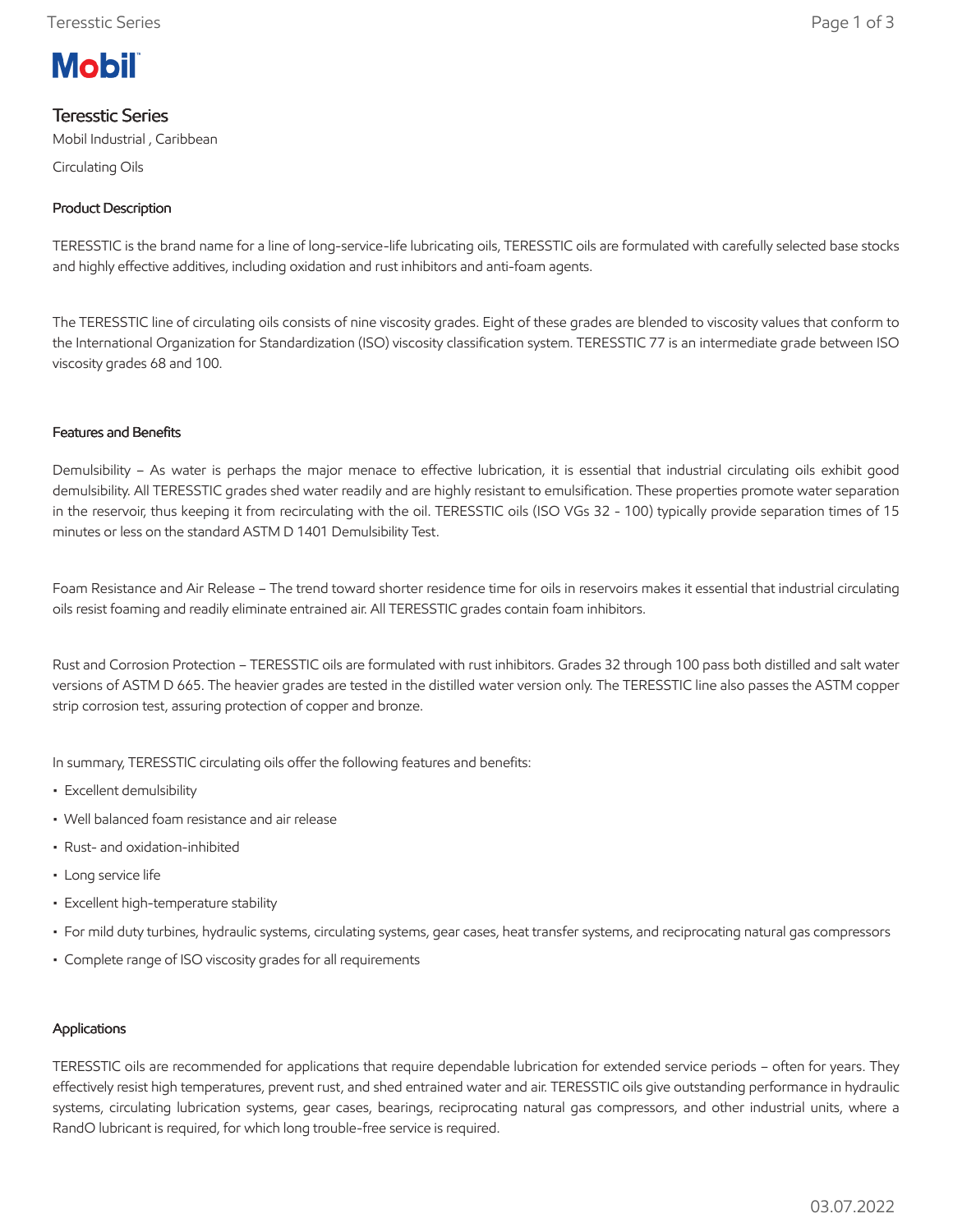#### Teresstic Series Page 2 of 3

### Properties and Specifications

| Property                                                       | 77            | 32            | 46            | 68            | 100               | 150               | 220               | 320               | 460               |
|----------------------------------------------------------------|---------------|---------------|---------------|---------------|-------------------|-------------------|-------------------|-------------------|-------------------|
| Grade                                                          | 77            | <b>ISO 32</b> | <b>ISO 46</b> | <b>ISO 68</b> | <b>ISO</b><br>100 | <b>ISO</b><br>150 | <b>ISO</b><br>220 | <b>ISO</b><br>320 | <b>ISO</b><br>460 |
| Copper Strip Corrosion, 3 h, 100 C, Rating,<br>ASTM D130       | 1B            | 1B            | 1B            | 1B            | 1B                | 1B                | 1B                | 1B                | 1B                |
| Demulsibility, Time to 3 mL Emulsion, 82 C, min,<br>ASTM D1401 |               |               |               |               | 15                |                   |                   |                   | 30                |
| Emulsion, Time to 3 mL Emulsion, 54 C, min,<br>ASTM D1401      | 20            | 15            | 15            | 20            |                   |                   |                   |                   |                   |
| Emulsion, Time to 3 mL Emulsion, 82 C, min,<br>ASTM D1401      |               |               |               |               |                   | 30                | 30                | 30                |                   |
| Kinematic Viscosity @ 100 C, mm2/s, ASTM<br>D445               | 9.3           | 5.3           | 6.6           | 8.5           | 11.1              | 14.5              | 18.8              | 24                | 30.4              |
| Kinematic Viscosity @ 40 C, mm2/s, ASTM D445                   | 77            | 32            | 46            | 68            | 100               | 150               | 220               | 320               | 460               |
| Neutralization Number, mgKOH/g, ASTM D974                      | 0.06          | 0.06          | 0.06          | 0.06          | 0.06              | 0.06              | 0.06              | 0.06              | 0.06              |
| Pour Point, °C, ASTM D97                                       | $-12$<br>(10) | $-21(-6)$     | $-12$<br>(10) | $-12(10)$     | $-12(10)$         | $-12(10)$         | $-12(10)$         | $-12(10)$         | $-12(10)$         |
| Rust Characteristics, Procedure A, ASTM D665                   | <b>PASS</b>   | <b>PASS</b>   | <b>PASS</b>   | <b>PASS</b>   | <b>PASS</b>       | <b>PASS</b>       | <b>PASS</b>       | <b>PASS</b>       | <b>PASS</b>       |
| Rust Characteristics, Procedure B, ASTM D665                   | <b>PASS</b>   | <b>PASS</b>   | <b>PASS</b>   | PASS          | <b>PASS</b>       |                   |                   |                   |                   |
| Viscosity Index, ASTM D2270                                    | 95            | 96            | 95            | 95            | 95                | 95                | 95                | 95                | 95                |

#### Health and Safety

Health and Safety recommendations for this product can be found on the Material Safety Data Sheet (MSDS) @ <http://www.msds.exxonmobil.com/psims/psims.aspx>

All trademarks used herein are trademarks or registered trademarks of Exxon Mobil Corporation or one of its subsidiaries unless indicated otherwise.

05-2020 ExxonMobil de Colombia S.A. Calle 90 N° 21-32 , Bogota , Colombia

(571) 628 - 0460

Typical Properties are typical of those obtained with normal production tolerance and do not constitute a specification. Variations that do not affect product performance are to be expected during normal manufacture and at different blending locations. The information contained